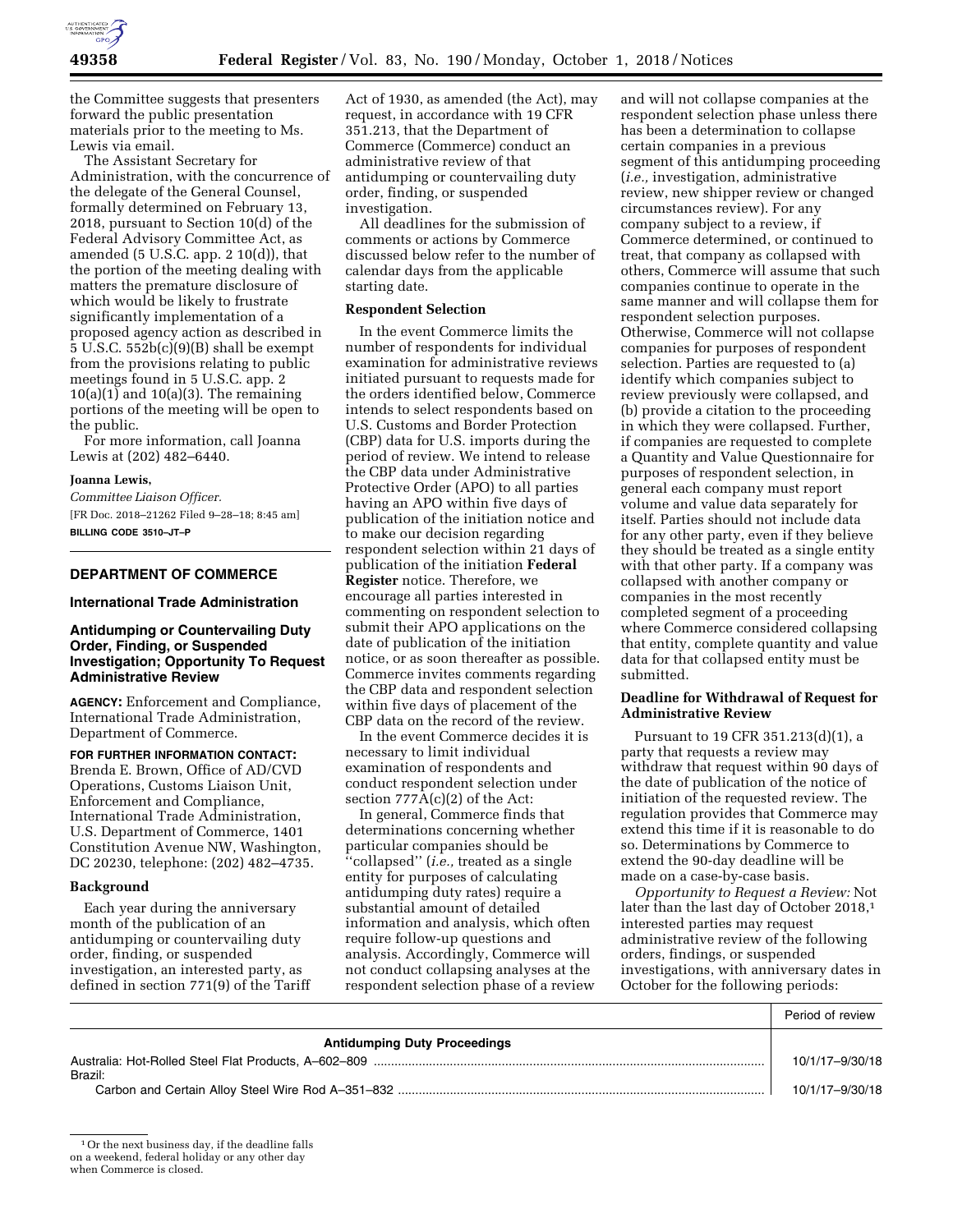|                                        | Period of review |
|----------------------------------------|------------------|
|                                        | 10/1/17-9/30/18  |
|                                        | 10/1/17-9/30/18  |
|                                        | 10/1/17-9/30/18  |
|                                        | 10/1/17-9/30/18  |
|                                        | 10/1/17-9/30/18  |
|                                        | 10/1/17-9/30/18  |
|                                        | 10/1/17-9/30/18  |
|                                        | 3/7/17-9/30/18   |
|                                        | 10/1/17-9/30/18  |
| The People's Republic of China:.       |                  |
|                                        | 10/1/17-9/30/18  |
|                                        | 10/1/17-9/30/18  |
|                                        | 10/1/17-9/30/18  |
|                                        | 10/1/17-9/30/18  |
|                                        | 10/1/17-9/30/18  |
|                                        | 10/1/17-9/30/18  |
|                                        | 10/1/17-9/30/18  |
|                                        | 10/1/17-9/30/18  |
|                                        | 10/1/17-9/30/18  |
|                                        | 10/1/17-9/30/18  |
| <b>Countervailing Duty Proceedings</b> |                  |
| Brazil:                                |                  |
|                                        | 1/1/17-12/31/17  |
|                                        | 1/1/17-12/31/17  |
|                                        | 1/1/17-12/31/17  |
|                                        | 1/1/17-12/31/17  |
|                                        | 1/1/17-12/31/17  |
| <b>Suspension Agreements</b>           |                  |
|                                        | 10/1/17-9/30/18  |
|                                        | 10/1/17-9/30/18  |

In accordance with 19 CFR 351.213(b), an interested party as defined by section 771(9) of the Act may request in writing that the Secretary conduct an administrative review. For both antidumping and countervailing duty reviews, the interested party must specify the individual producers or exporters covered by an antidumping finding or an antidumping or countervailing duty order or suspension agreement for which it is requesting a review. In addition, a domestic interested party or an interested party described in section 771(9)(B) of the Act must state why it desires the Secretary to review those particular producers or exporters. If the interested party intends for the Secretary to review sales of merchandise by an exporter (or a producer if that producer also exports merchandise from other suppliers) which was produced in more than one country of origin and each country of origin is subject to a separate order, then the interested party must state specifically, on an order-by-order basis, which exporter(s) the request is intended to cover.

Note that, for any party Commerce was unable to locate in prior segments, Commerce will not accept a request for an administrative review of that party absent new information as to the party's location. Moreover, if the interested party who files a request for review is

unable to locate the producer or exporter for which it requested the review, the interested party must provide an explanation of the attempts it made to locate the producer or exporter at the same time it files its request for review, in order for the Secretary to determine if the interested party's attempts were reasonable, pursuant to 19 CFR 351.303(f)(3)(ii).

As explained in *Antidumping and Countervailing Duty Proceedings: Assessment of Antidumping Duties,* 68 FR 23954 (May 6, 2003), and *Non-Market Economy Antidumping Proceedings: Assessment of Antidumping Duties,* 76 FR 65694 (October 24, 2011), Commerce clarified its practice with respect to the collection of final antidumping duties on imports of merchandise where intermediate firms are involved. The public should be aware of this clarification in determining whether to request an administrative review of merchandise subject to antidumping findings and orders.2

Commerce no longer considers the non-market economy (NME) entity as an exporter conditionally subject to an antidumping duty administrative

reviews.3 Accordingly, the NME entity will not be under review unless Commerce specifically receives a request for, or self-initiates, a review of the NME entity.4 In administrative reviews of antidumping duty orders on merchandise from NME countries where a review of the NME entity has not been initiated, but where an individual exporter for which a review was initiated does not qualify for a separate rate, Commerce will issue a final decision indicating that the company in question is part of the NME entity. However, in that situation, because no review of the NME entity was conducted, the NME entity's entries were not subject to the review and the rate for the NME entity is not subject to change as a result of that review (although the rate for the individual exporter may change as a function of the finding that the exporter is part of the NME entity). Following initiation of an antidumping administrative review when there is no review requested of the

<sup>2</sup>*See also* the Enforcement and Compliance website at *[http://trade.gov/enforcement/.](http://trade.gov/enforcement/)* 

<sup>3</sup>*See Antidumping Proceedings: Announcement of Change in Department Practice for Respondent Selection in Antidumping Duty Proceedings and Conditional Review of the Nonmarket Economy Entity in NME Antidumping Duty Proceedings,* 78 FR 65963 (November 4, 2013).

<sup>4</sup> In accordance with 19 CFR 351.213(b)(1), parties should specify that they are requesting a review of entries from exporters comprising the entity, and to the extent possible, include the names of such exporters in their request.